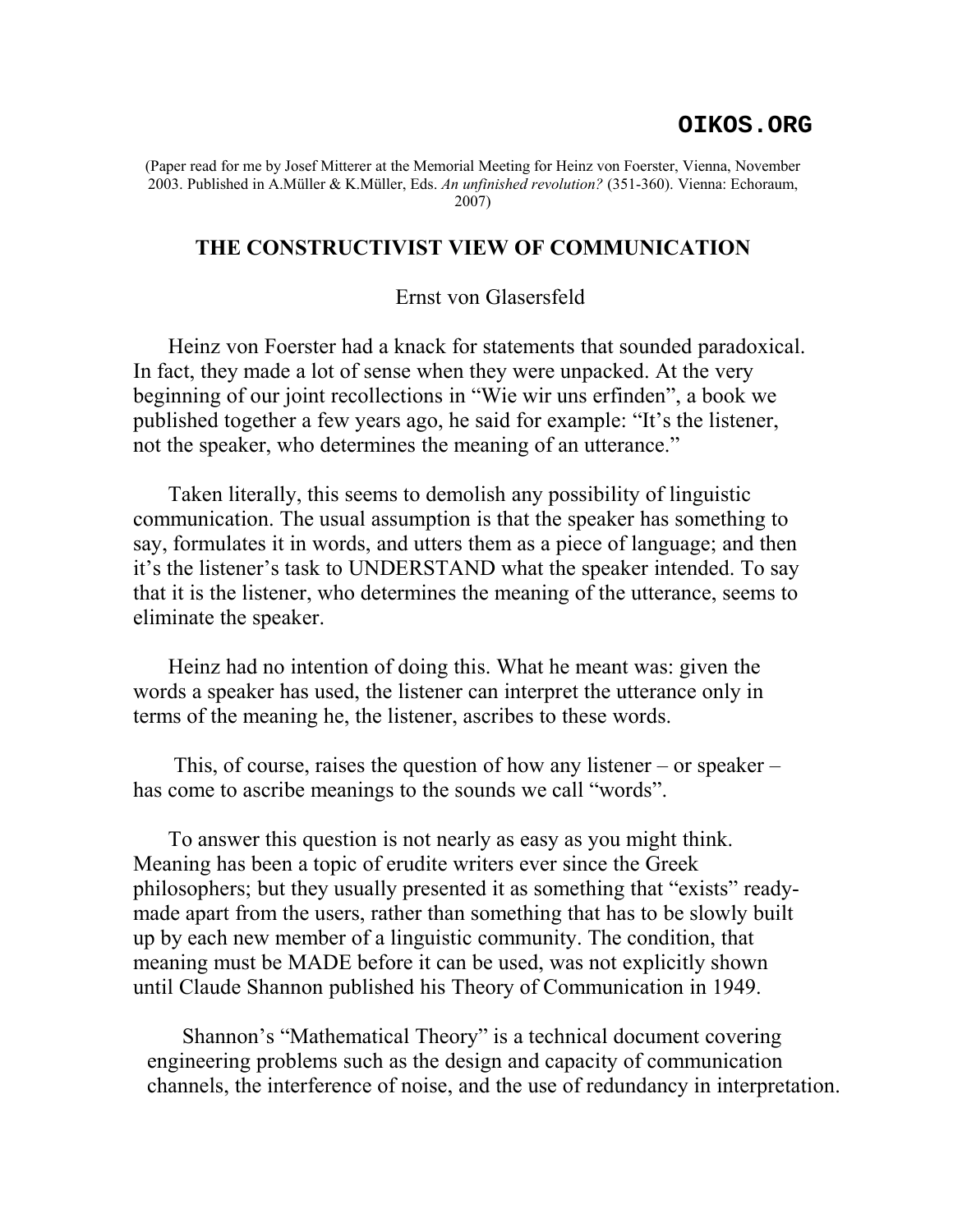Right at the beginning, however, Shannon makes a fundamental point that has enormous consequences for the understanding of how LINGUISTIC communication functions. His fundamental insight was that MEANING does not travel. In order to transmit something from one place to another, it must have the form of a "signal". A signal is something that can travel through space. It may be a change of energy in an electric wire or electromagnetic waves, modulation of sounds, marks on a piece of paper, anything, in fact, that can be sent from one place to another. To such signals messages can be related by means of a code. This is a sheet with two columns, one of which lists signals or combinations of signals, the other what the signals are to stand for. In the case of telegraphy, a code was designed in 1837 by a Mr. Morse.

If you wanted to be a telegraphist, you had to learn the Morse code. This was not particularly difficult because it had been internationally agreed on and was readily available all over the world. Side by side there were two columns in the Morse code. On the left were the letters of the alphabet, on the right dots or dashes or combinations of the two. Once you had acquired the code, you could translate the words of a message into sequences of dots and dashes and send them to anyone who was in possession of the code.

You may know, for instance, that in the Morse code a single impulse or dot stands for the letter "E". But it is not the dot that tells you this – you know it only because you know that much of the code.

Norbert Wiener used a very simple example to illustrate communication and the role of the widely abused term "information". Flower shops, he said, can send flowers anywhere in the world, without sending the flowers. They send them by cable. This was long before e-mail, and telegraphy was the way to do it. Flower shops had an international code that listed a variety of flowers and good wishes in the left column and a number, say between 1 and 100, in the right column. If you wanted to send a dozen red roses to a friend in the United States, the shop here in Vienna would merely cable the address and the code number corresponding to your choice of flowers. The INFORMATION transmitted, therefore, was simply an instruction to select a specific word or phrase from the right-hand side of the flower code.

The Morse code, of course, made it possible to send words. But what the words contained in a message are intended to MEAN, is not indicated by this code or any other system of communication. The receiver, as Heinz said, has to determine the meaning for him- or herself.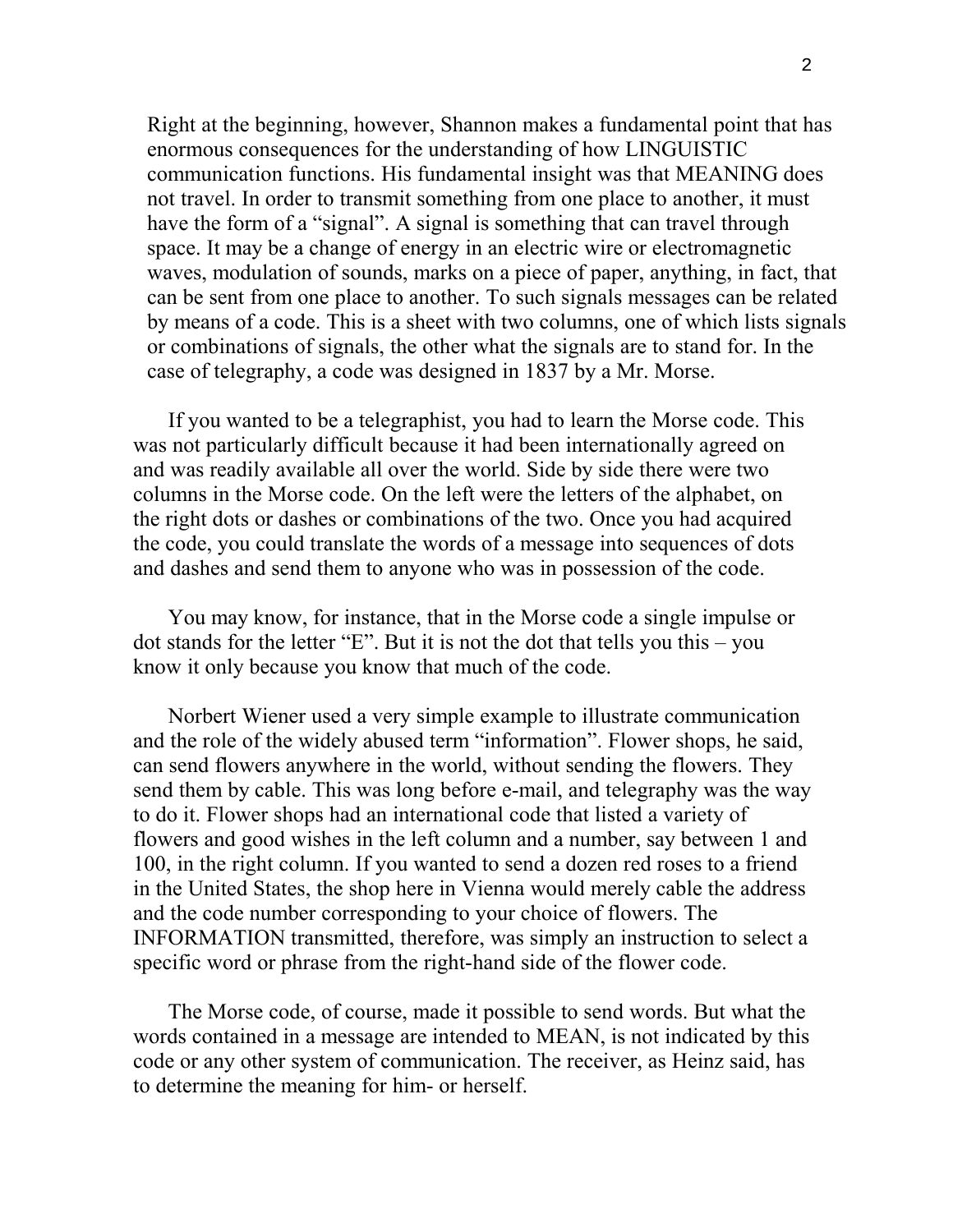It is usually taken for granted that we can unravel the meaning of words, if we are speakers of the language that is being used. But the question of how we acquire the skill of doing this has not yet been satisfactorily answered. Chomsky's contention that the human animal has an innate language organ does not apply to the generation of meaning but only to syntax – and there it merely shifts the problem into the area of evolutionary hypotheses that have little if any hope of ever being confirmed.

If we look a little more closely at HOW a listener may determine what meaning to attribute to something that was said, we can list at least four things that seem indispensable:

1) Sounds must be recognized as sound-images of words that evoke associations.

2) These associations are, in fact, re-presentations of elements of past experience.

3) These remembered elements of experience constitute the material for POSSIBLE meanings of the utterance.

4) Which of these possibilities the listener accepts, depends on the context in the widest sense including the listener's familiarity with the speaker.

This inevitably raises the question: How the sound-images of words were linked to elements of experience in the first place. Children are not handed a ready-made code that lists the word-meanings and the syntactic rules of their language.

In what follows I shall briefly describe a new pragmatic approach to language acquisition, developed by Michael Tomasello at the Max Planck Institute for Evolutionary Anthropology at Leipzig. This approach is not based on any particular linguistic theory but focuses on the question of how children learn to use language in practice.

Norbert Wiener tentatively suggested the fundamental feature of the pragmatic approach long ago when he discussed communication in different species of animals and with strange people.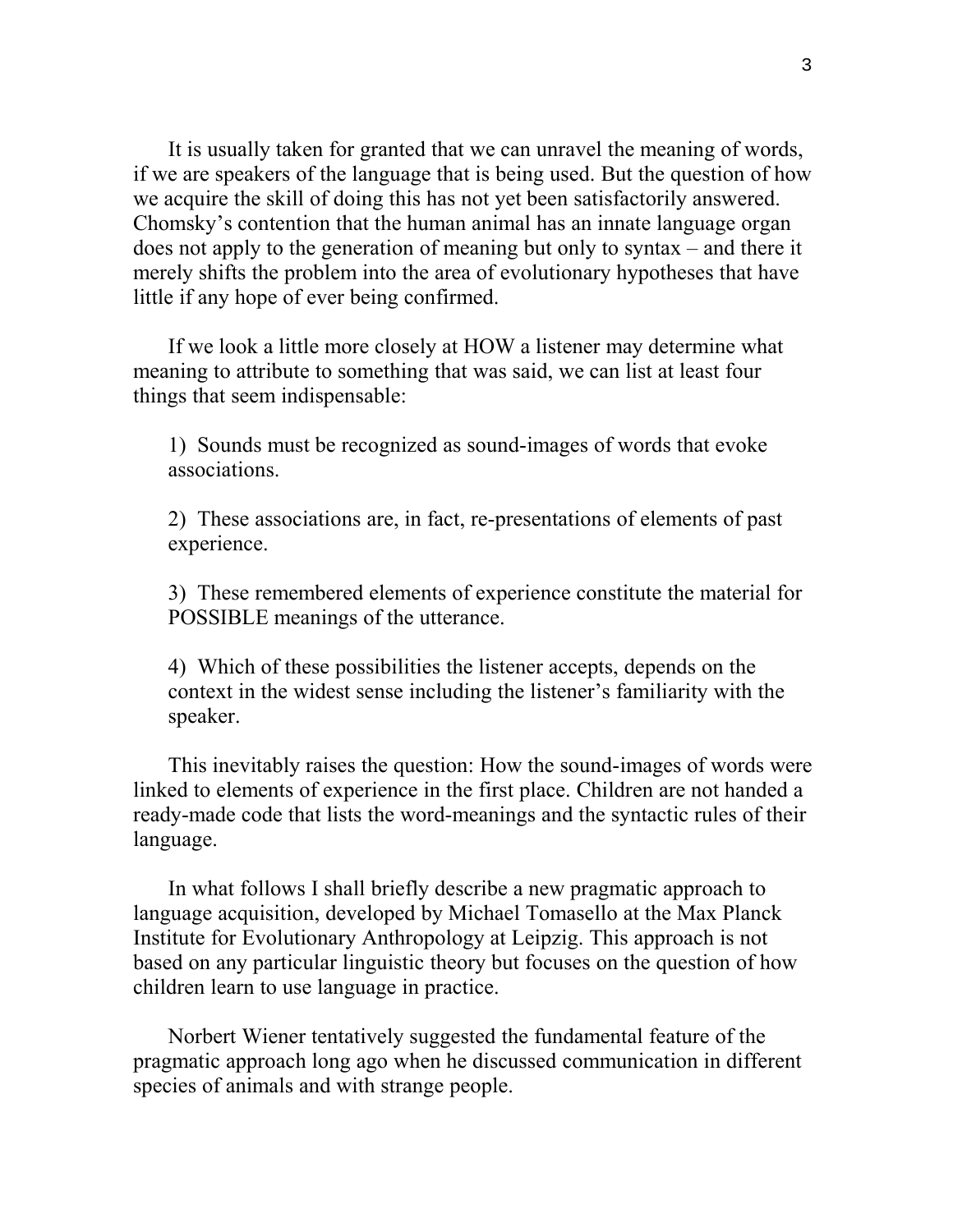Suppose I find myself in the woods with an intelligent savage who cannot speak my language and whose language I cannot speak. Even without any sign language common to the two of us, I can learn a great deal from him. All I need to do is to be alert to those moments when he shows the signs of emotion or interest. I then cast my eyes around, perhaps paying special attention to the direction of his glance, and fix in my memory what I see or hear. It will not be long before I discover the things which seem important to him, not because he has communicated them to me by language, but because I myself have observed them. (1948, p.157)

In his book "Constructing a Language", Tomasello explains that it is "the ability to share attention" that furnishes the basis for the inception of meaning. It is the sort of claim that seems obvious the moment it has been stated. But because the whole problem of attention had for a long time been ignored by psychologists, its role in language acquisition was not acknowledged.

From the constructivist point of view, it is important to stress that it does not matter if the thing I perceive when I follow the direction in which the other is looking is not quite the same as the thing he or she perceives. What DOES matter, in order to link a word to a percept, is that, whenever he or she utters a specific word, I see something that I can consider the repetition of what I saw on similar previous occasions. The crucial feature is the coordination of attention.

Tomasello stresses a second factor that is even more important: "… the ability to understand that other persons have intentional and mental states like one's own" (2003, p.40). He speaks of "intention reading" and this implies, among other things, the desire to anticipate what the other is going to do.

I do not think that "intention reading" is an unwarranted assumption. Many animals behave in ways that suggest it. A scene that I described many years ago in another context may serve as example.

One thing visitors to the famous Yellowstone Park usually want to see is an elk. The elk is a large rather bulky kind of stag with huge, very solid antlers. At mid-day, when most of the tourists are at Yellowstone, the elk is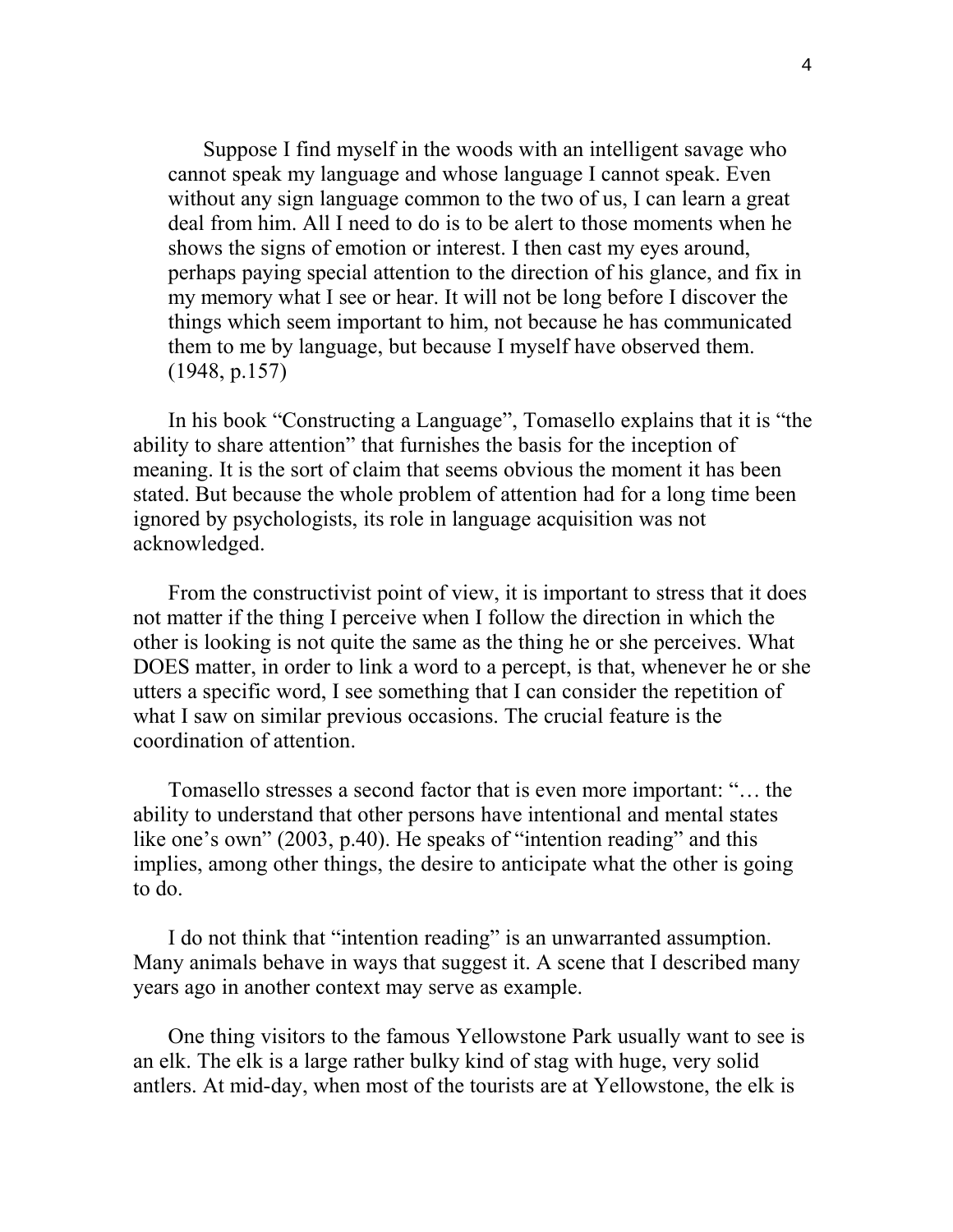usually resting almost invisible in the middle of a field of high grass. A front of people gingerly approaches, their cameras ready to click. When they come to about thirty meters from the elk, he raises his head as though he were getting up to charge. But he does not have to stand up, let alone charge. He has learned that raising his head and antlers is sufficient to stop the intruders. It works every time they attempt to get closer. If they want a picture of more than just the elk's antlers sticking out above the high grass, they have to buy a postcard at the tourist center.

Why does the elk raise his head? He anticipates that, if he does nothing about it, the people will come closer than he likes. Raising his head is a reliable way to stop them. I am not suggesting that the elk has a concept of intention, but he acts on what experiential sequences have taught him in the past.

Intelligent animals are able to anticipate all sorts of things. Cats patiently keep their eyes on the hole where the mouse disappeared, clearly anticipating that it is the place where the mouse will come out again.

The poodle we once had got bored when I spent too much time at my desk. He would fetch his leash and shake it at the side of my chair. Knowing that I always put him on the leash when we went out, he anticipated that I would understand his suggestion. If I did not react, he would drop the leash on the floor and walk off in a way that left no doubt about what he thought of me.

In fact, all learning entails a form of anticipation. As Humberto Maturana expressed it:

"A living system, due to its circular organization, is an inductive system and functions always in a predictive manner: what happened once will occur again. Its organization (genetic and otherwise) is conservative and repeats only that which works." (1970)

Even Skinner's behaviorist notion of reinforcement implicitly requires the organism to anticipate that what had a pleasant result in the past will have a pleasant result in future, and that what had unpleasant consequences will have them the next time. The fact that this anticipation probably is not conscious in rats and pigeons – or even in my late poodle – does not stop me from using the anticipatory pattern as a description of their behavior;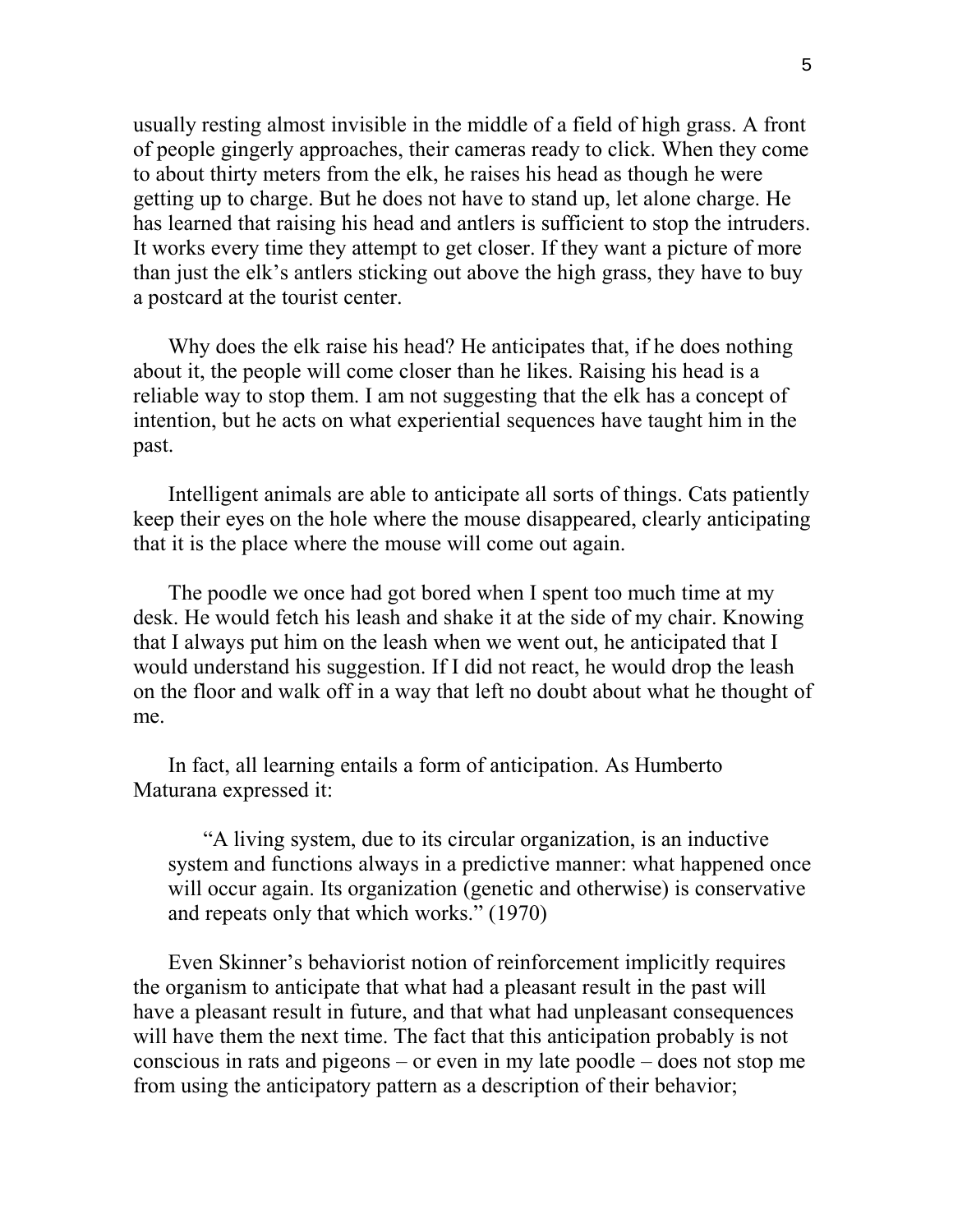because at higher levels of cognitive development it certainly IS conscious and leads to deliberate action.

In his book on the attainment of consciousness (*La prise de conscience,* 1974), Piaget showed two things on the basis of a series of empirical studies carried out by members of his team. First, consciousness appears gradually in children and, second, its attainment in one context does not necessarily entail its presence in others.

Tomasello has made a solid case for the idea that "intention-reading" plays an important role in children's acquisition of word-meaning, that is, of semantics. I now want to suggest that anticipation is a key factor in the development of syntax.

In the first months of their life, infants begin to exploit if-then relations. If a switch is placed under their pillow so that a bell rings every time they turn their head to the left, they will repeat the turn to the left until they get bored with the sound of the bell. In other words, infants behave as though they knew about causal connections. At that age, however, they are only beginning to separate themselves as an entity from the experiential field and it would be absurd to claim that they have already abstracted what philosophers call "knowledge that"; but their behavior indicates that they are able to act on what they might later call "knowledge how". By the time they have lived for four or five years, they are wondering whether it is the wind that moves the branches of trees or the moving branches that cause the wind. Sometime in between they have created the notion that there are agents whose actions can be expected to have certain consequences.

Some of my colleagues will say: Of course they have that kind of notion! But they have it only because, since their infancy, they have been immersed in language. In my view this is putting the cart before the horse. If there were no prior experiential foundation, the meaning of the agent-activity connection and the activity-result connection could not possibly be grasped.

The behavior of cats shows that they associate being fed with an adult of the family and not with a three-year-old. And the behavior of my dear old poodle made it quite clear that he had associated going for a walk with me, and not our daughter, who was his favorite playmate. For all we know, neither cats nor poodles have what we would call language. Nevertheless, their behavior indicates that their experiential world comprises relatively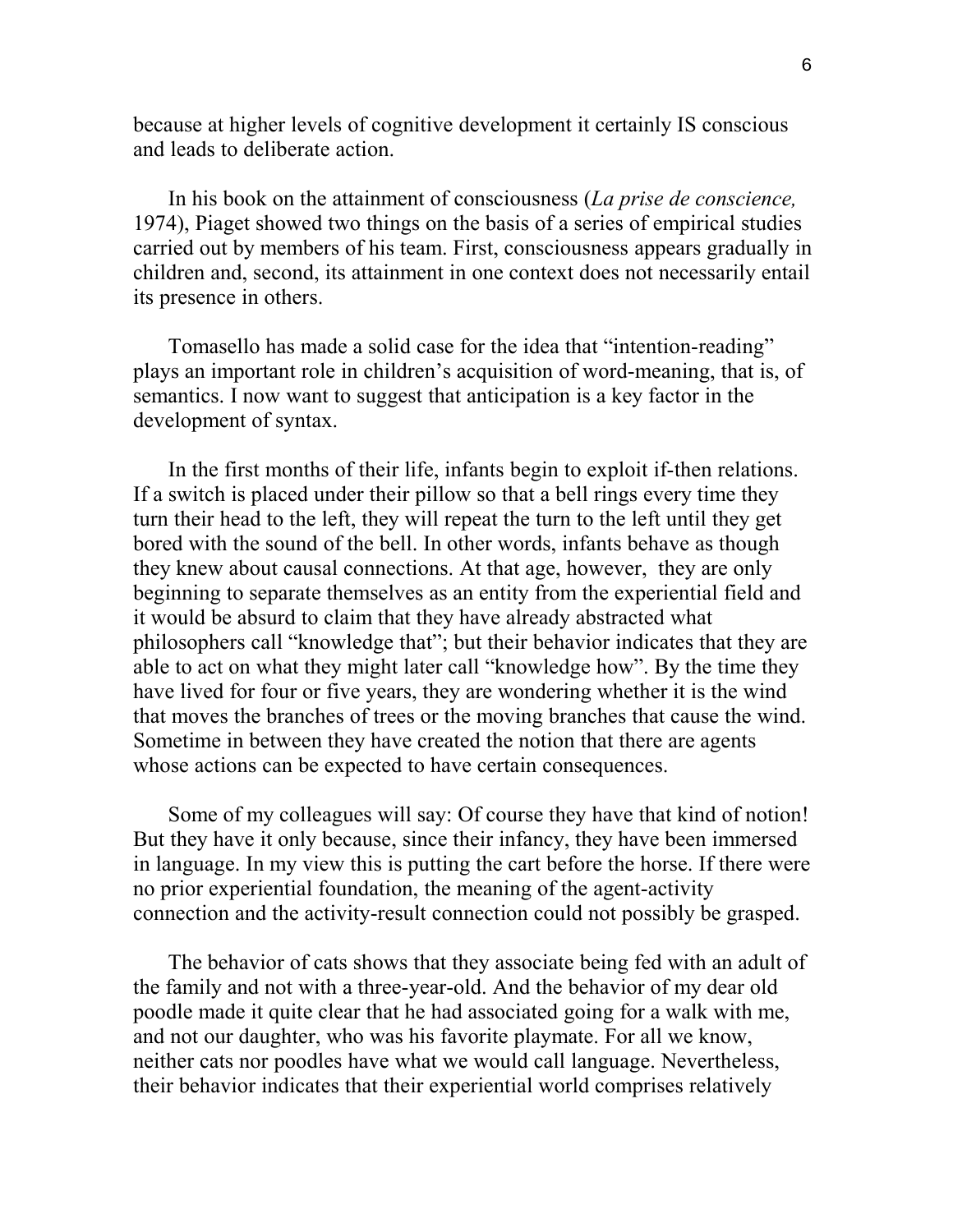stable elements that are analogous to what we, humans, abstract as concepts and speak of as "agent", "activity", and "result".

Linguists have only fairly recently used more descriptive terms such as "agent" and "patient". The entities these terms designate were included in the large grammatical categories of *subject* and *object*. In linguistics, these terms refer to parts of a sentence and in no way to parts of anyone's experience. Subject, verb, and object are syntactic terms and refer to the structure of sentences, not to the links we have created among the things we perceive and live with. It was a long-standing tradition in linguistics to separate syntax from semantics, as though the two domains had nothing to do with each other. In my view, it was this rigid separation that made it very difficult for linguists to develop a viable theory of language acquisition.

As Tomasello and a few before him noticed, Children do not produce their utterances with the help of grammatical rules. Even adults rarely rely on abstract syntactic rules to guide their speech. They know how they have segmented their experience and the praxis of living has shown them useful ways of linking the segments.

In many cases it is simply the way the connection between experiential elements has actually been made that determines the kind of link between them. Let us assume that your attention is caught by the color red. As such the redness is not confined, has not yet a specific shape in your visual field, and is not a discrete thing. But as you focus on it, you are able to fit the color into the pattern you have learned to call "house". If you were asked to describe what you see, you would most likely say: "there is a red house". You choose the adjectival connection because the color and the thing were produced in a continuous application of attention. If, on the other hand, you recognize in your visual field a pattern that fits your concept of "house" and only then, scanning it more closely, you focus attention on its color, you would most likely say: "the house is red". This syntactic structure clearly expresses that the concept of "house" was brought forth independently of the color that was subsequently attributed to it.

Note that the experiential sequence does not DETERMINE a particular syntactic order or marker, but differences in the experiential sequence are likely to be expressed syntactically in SOME way.

Piaget suggested that the child's organization of space is topological before it acquires the three-dimensional Euclidean structure. I think the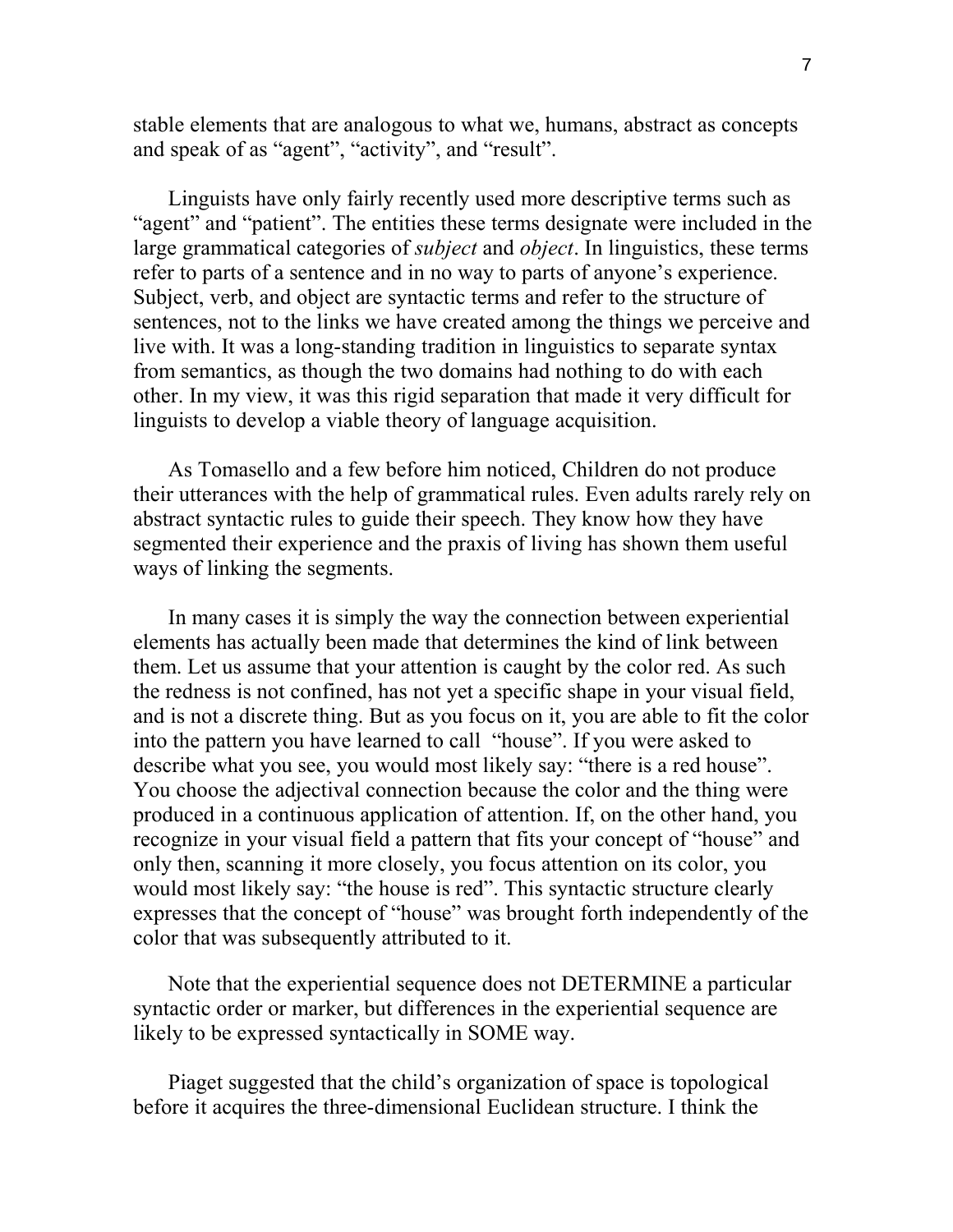development of the conceptual links by means of which we weave the fabric of our experiential world is analogous. Like surfaces in topology, the first links the child establishes between elements of experience are somewhat shapeless and stretchable. Only later, through the practice of communication in interaction with others, do they become more definite and turn into specific syntactic relations.

I see a parallel to this in the way most languages use prepositions. Traditional linguistics did not ascribe a syntactic function to words such as "in", "on", "at", and "by", but treated them as rather insignificant particles. It was my friend and early mentor Silvio Ceccato, who first recognized that prepositions indicate conceptual links between parts of speech just as syntactic markers do. And just as for instance the verb-object relation comprises a number of conceptually different links, so prepositions are as a rule ambiguous in that they indicate not one, but a group of POSSIBLE conceptual relationships.

Take as an example some of the different uses of the English preposition "by":

"A tree by the house",

"A book by Hemingway",

"We came by bicycle",

"We came by the high road",

"We'll be ready by Sunday".

The conceptual links indicated between the two experiential items in these expressions are all different. This multiplicity causes a problem for translators, because the links covered by ONE preposition are rarely quite the same in two languages. Try to translate my five examples into German. Each of them requires a different word in that language: "bei", "von", "mit", "auf" or "über", and "am" respectively. We can roughly characterize the differences by saying "by the house" indicates a spatial location, "by Hemingway" authorship, "by bicycle" a method of locomotion, "by the high road" an itinerary, and "by Sunday" a point in time.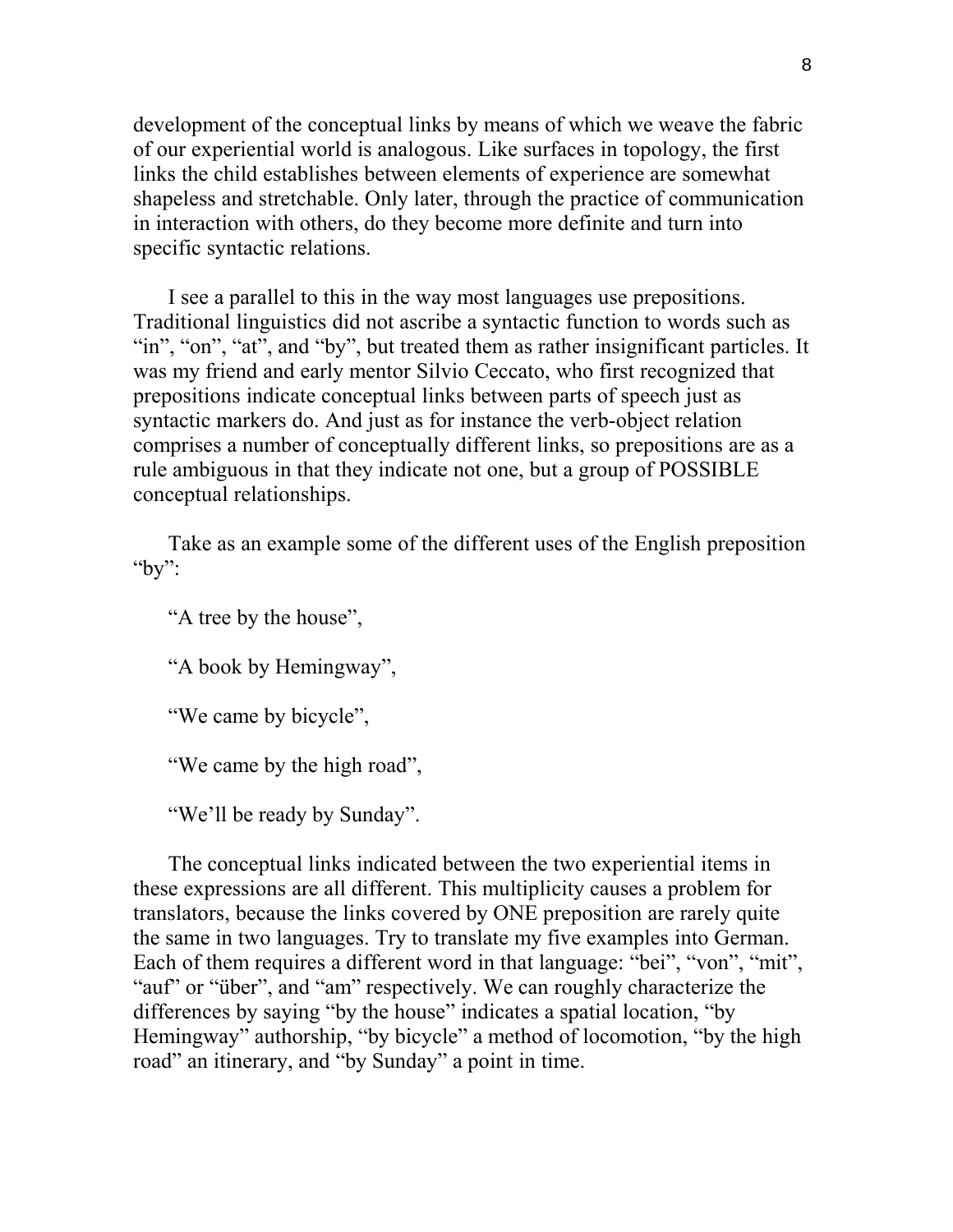Detailed conceptual analysis may show, as Ceccato believed, that in each group there is an underlying generic relationship. It would take an enormous amount of time and effort to confirm this conjecture and there is no general benefit because it would have to be done for each individual language.

In any case, what translation shows is that there is no one-to-one correspondence of conceptual links and linguistic markers. In my view this confirms my assumption: We all develop a repertoire of conceptual items and connections, and learn to fit them to the syntactic structures that have become customary among the users of a given language. The fit is only APPROXIMATIVE.

If the meanings we have in mind when we speak, and those that are suggested to the listener by our utterance, are essentially subjective, communication is possible only because the experiences from which these meanings have been abstracted are as a rule fairly similar among the speakers of one language. The individual differences of meaning are such that they rarely cause serious disturbances in the everyday use of our language. But, of course, there are exceptions. An experience I had when we came to live in the United Sates in 1966 is a good example. A young man was helping us to move furniture on the first day in our new house. When he was leaving, I heard him say to my wife: "See you later." I was taken aback and looked at her rather questioningly. We were familiar with the English of Dublin and southern England; and there, the temporal relation indicated in this particular idiom by "later", was strictly limited to the ONE day and night. It took us some time to learn that for speakers of American English it seems to include an indefinite future.

I have followed one turn of the spiral of meaning and am coming back to Heinz's paradoxical statement that it is the listener who decides what an utterance means. I first suggested that Shannon's Theory of Communication confirms the statement, because it shows that it is not meaning that travels with a signal, but rather an instruction to choose a meaning from a preestablished repertoire. I then argued that the way we acquire language shows that the repertoire of meanings which we attribute to words must be developed by each individual speaker on the basis of his or her own subjective experience. I stuck out my neck and asserted that, although it may not often appear on the surface, it is in my view not only semantics but also syntax that children must construct for themselves. No doubt the specific forms of syntax were developed throughout the history of each particular